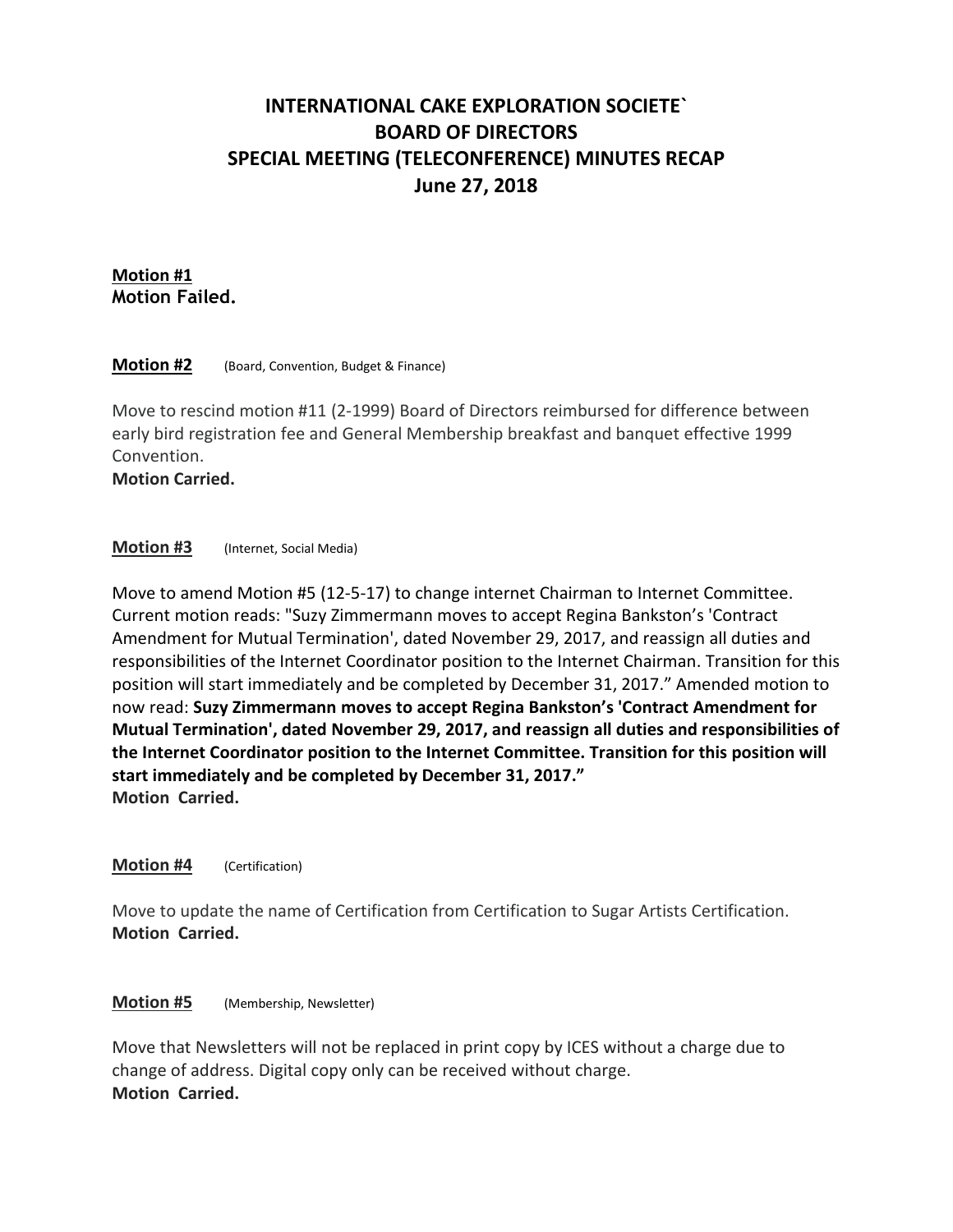## **Motion #6** (Recap)

Move to amend Motion #51, 8-2012 which currently reads:

Accept the following as the procedure for recording and reporting of the Motion Recap: (Board action 8-2012)

\* Motions that pass: List the motion number, the entire motion wording, and the word Passed.

\* Motions that failed: List the motion number and the word Failed.

Motions that were withdrawn: List the motion number and the word Withdrawn.

\* Motions that are referred to Committee: List the motion number and the word Referred. Motions that are amended: List the motion number, the words "as amended by Motion #"\_\_", then the amended motion and the word Passed

to replace the word Passed with the word Carried. The motion would now read:

Accept the following as the procedure for recording and reporting of the Motion Recap: (Board action 8-2012)

\* Motions that pass: List the motion number, the entire motion wording, and the word Carried.

\* Motions that failed: List the motion number and the word Failed.

Motions that were withdrawn: List the motion number and the word Withdrawn.

\* Motions that are referred to Committee: List the motion number and the word Referred.

Motions that are amended: List the motion number, the words "as amended by Motion #" \_\_", then the amended motion and the word Carried.

**Motion Carried.**

# **Motion #7** (Newsletter)

Move that all references to Newsletter editor now refer to the Newsletter committee as of Sept. 1, 2018. **Motion Carried.**

# **Motion #8** (Budget & Finance, Convention)

Move that if the Show Directors and Show Advisors go over the approved budget without the board's approval the Show Directors and Advisors may be deemed ineligible to hold any position in ICES for a period of 5 years. **Motion Carried.**

**Motion #9** (Recap)